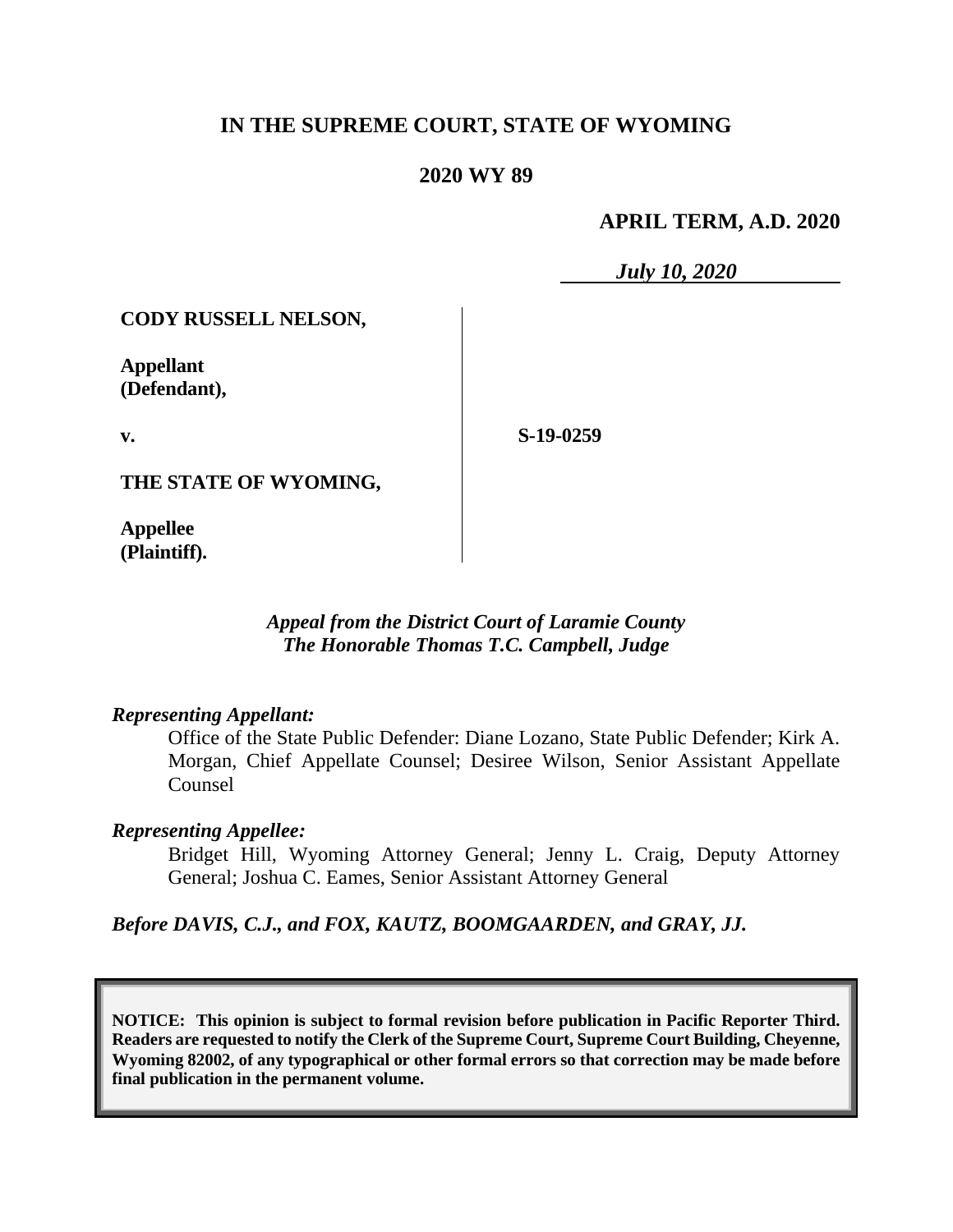### **DAVIS**, **Chief Justice**.

[¶1] A jury convicted Cody Nelson of one count of first degree sexual abuse of a minor. On appeal, he contends that the district court erred in allowing the State to withdraw from its plea agreement with him. He further contends that he was denied the right to testify in his own defense. We affirm.

### **ISSUES**

[¶2] Mr. Nelson presents two issues on appeal, which we restate as:

1) Did the district court err in granting the State's motion to withdraw from its plea agreement with Mr. Nelson?

2) Was Mr. Nelson denied the right to testify in his own defense?

# **FACTS**

[¶3] In January 2016, five-year-old SAL stayed overnight at the home of her aunt and the aunt's granddaughter, KBR, in Cheyenne, Wyoming. During that stay, SAL told her aunt that Cody Nelson, her mother's boyfriend, touched her "privates" a couple of days earlier. SAL's aunt described the circumstances of the report:

Q. Okay. When S.A.L. told you, what was your reaction?

A. Well, it was a shock. We were getting ready that morning to go to a party in Chugwater, and she had stuff in her hair, and I said, Why don't we just take a quick bath and wash your hair. And she just flipped right out. And I knew something wasn't right because she always loved to take a bath.

And so then she just – I mean she just sobbed and, no, no, no, you know, that type of thing.

And so anyway she said, I'll tell [KBR]. So her and [KBR] went in the bedroom, and [KBR] come back out with her, and then I asked [SAL] what happened . . . .

[¶4] SAL's aunt took her to the Cheyenne Police Department, and an officer then accompanied them to a hospital where SAL underwent a sexual assault examination. The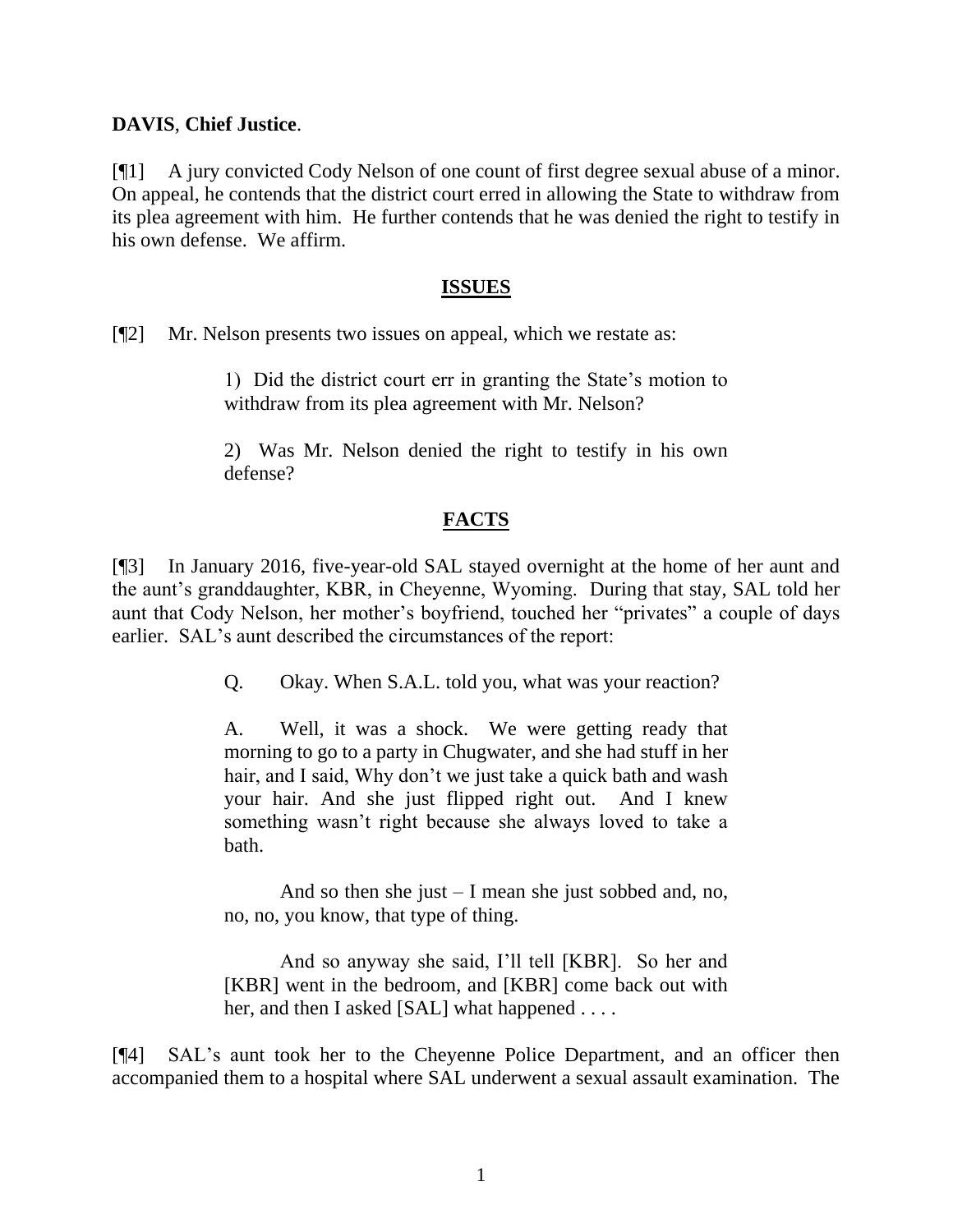examination revealed an injury around the anal area and a hymenal injury consistent with an insertion. SAL was then taken into protective custody and placed with her aunt.

[¶5] Two days later, Detective James Peterson took over the investigation. He first had SAL interviewed by a forensic interviewer trained to interview child victims of sexual abuse. He watched the interview from another room and based on what he heard, he called Mr. Nelson in for questioning. During Detective Peterson's roughly forty-five-minute interview of him, Mr. Nelson repeatedly denied SAL's allegations.

[¶6] On April 26, 2016, the State filed an information against Mr. Nelson charging him with two counts of first degree sexual abuse of a minor. On January 4, 2019, the parties jointly filed a "Plea Agreement for Recommended Disposition," by which Mr. Nelson agreed to plead no contest to the charge of third degree sexual abuse of a minor, and the State agreed to dismiss both counts of first degree sexual abuse of a minor and recommend a prison term of five to ten years. On the same date, Mr. Nelson requested that the district court set the matter for a change of plea hearing.

[¶7] On January 11, 2019, the State filed a motion to withdraw from the plea agreement. The motion was signed by the newly elected district attorney and noted that her predecessor had filed the agreement on his last day of office. The motion further stated:

> The State does not seek [to] withdraw from this plea agreement lightly. After careful consideration of the evidence in this case, the State cannot in good conscience allow this type of agreement to move forward. Nelson is presently charged with inserting his fingers into the vagina of a five-year-old on two separate occasions. To allow him to plead guilty to one count of taking "immodest, immoral or indecent liberties" with a child would be a gross miscarriage of justice and one the State cannot be a party to.

[¶8] Mr. Nelson objected, and on February 8, 2019, the district court held a hearing on the State's motion to withdraw from the plea agreement. In granting the State's motion, it commented:

> A couple of things. . . . [T]here's an awful lot at stake when these things go wrong. One, is there's a room full of prosecutors and defense attorneys who operate on a system. It's formal in many respects, and, of course it's got to be formalized before I do it, but behind that are the reputations of the public defenders, office of the prosecutor, even down to attitude, of individual prosecutors and defense attorneys, and that system eventually brings a case that's ready, either done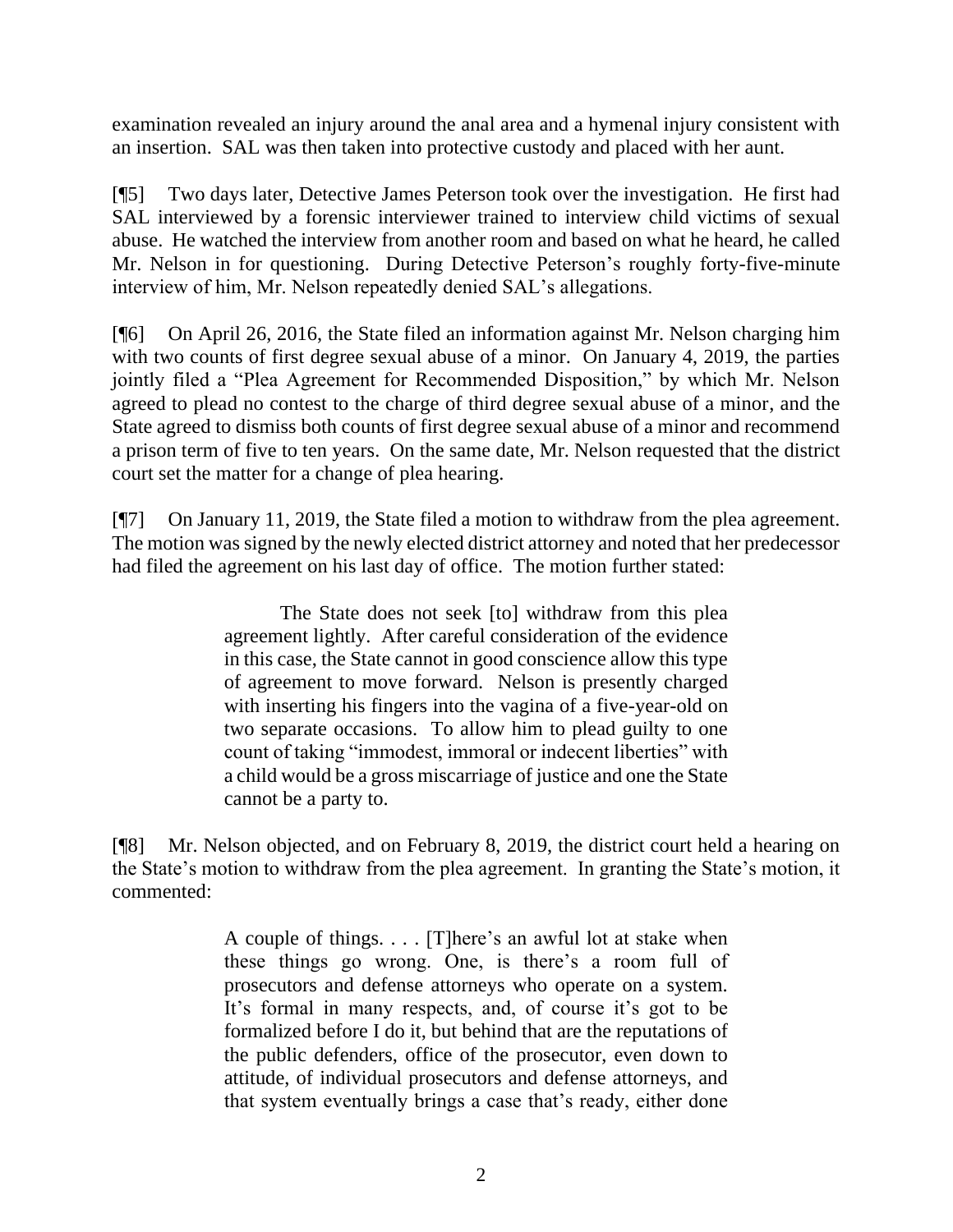or not done, to the Court. And I have to be cautious about staying out of that. I'm cognizant of it, of course, but the reasons to withdraw from a plea agreement are actually not before me. And as harsh as it seems, I think they need no reason whatsoever to change their mind prior [to] the plea, just as you would not be bound to plead if you simply changed your mind, [defense counsel]. In other words, from either end, using a contract analysis, the exchange and consideration has not occurred for either of you.

\* \* \* \*

. . . But I will also want to say that while we don't need any reason, the recitation of a reason that they don't like the plea agreement is [not] relevant. In all respects it probably shouldn't be in a pleading.

Whoever took over . . . accepted each and every act that any prosecutor before you agreed to. . . .

If we were here only – and you'd already plead guilty, there wouldn't be any question whatsoever that you're right about the law, that the State has not given sufficient reason to withdraw from the plea agreement, but I disagree with you, and that's your record.

There's no enforceable contract or plea agreement prior to the offer of the plea, or some other consideration.

[¶9] On May 13-16, 2019, a jury trial was held. After the State rested, Mr. Nelson moved for a judgment of acquittal on both counts of first degree sexual abuse. In the alternative, he moved for acquittal on at least one count on the ground that the victim testified that the touching occurred only once. The court agreed that on the evidence, the jury could only find that the act occurred once, and it granted a judgment of acquittal on the second count, while holding that the evidence was sufficient to go to the jury on the first count.

[¶10] Mr. Nelson elected to put on a defense and called two witnesses. After they testified, he informed the court that he intended to testify in his own defense. The district court advised him of his right to remain silent and then advised him of the risks associated with testifying, including that current drug charges pending against him might be brought up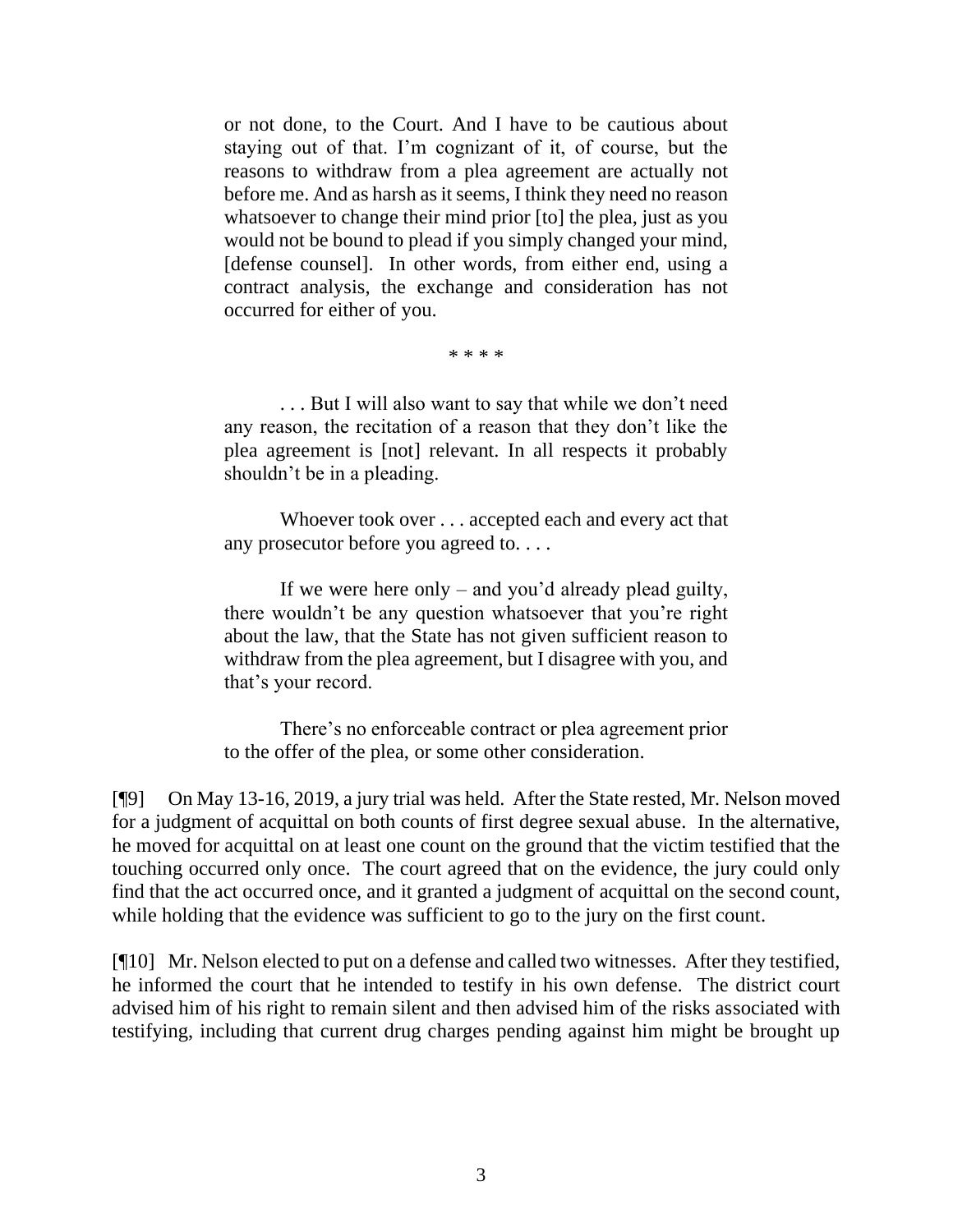during cross-examination.<sup>1</sup> Mr. Nelson responded that he understood his rights and the risks associated with testifying and stated that he wished to testify.

[¶11] Defense counsel then moved in limine to exclude any evidence of the current drug charges against Mr. Nelson. He stated that he preferred that Mr. Nelson not testify, and the prosecutor expressed her concerns as well. After hearing from both parties, the court denied the motion in limine. The court reasoned that Mr. Nelson's possible use of drugs and being under their influence at the time of the alleged sexual abuse might be relevant impeachment evidence, but it also cautioned that it would stop questions that were irrelevant or beyond the proper scope of impeachment. After so ruling, it also noted the negative impact Mr. Nelson's testimony might have on plea negotiations in the pending drug case. Mr. Nelson then informed the court that he did not wish to testify.

[¶12] On May 16, 2019, the jury returned a verdict finding Mr. Nelson guilty on the remaining count of first degree sexual abuse of a minor. The district court sentenced him to a prison term of twenty-eight to thirty-eight years, and he timely appealed to this Court.

# **STANDARD OF REVIEW**

[¶13] Whether the State has breached a plea agreement is a question of law that we review de novo. *Montano v. State*, 2019 WY 34, ¶ 13, 437 P.3d 838, 842 (Wyo. 2019) (citing *Nordwall v. State*[, 2015 WY 144, ¶ 13, 361 P.3d 836, 839 \(Wyo. 2015\)\)](http://www.westlaw.com/Link/Document/FullText?findType=Y&serNum=2037589942&pubNum=0004645&originatingDoc=I7036e8704f5211e9bc469b767245e66a&refType=RP&fi=co_pp_sp_4645_839&originationContext=document&vr=3.0&rs=cblt1.0&transitionType=DocumentItem&contextData=(sc.UserEnteredCitation)#co_pp_sp_4645_839). While Mr. Nelson's claim is not that the State breached the plea agreement, but rather that it withdrew from it without a valid excuse, the claim similarly presents a question of law, and we will therefore review it de novo. *See United States v. Norris*, 486 F.3d 1045, 1048 (8th Cir. 2007) ("We review the enforceability of a plea agreement de novo.").

[¶14] Mr. Nelson's claim that he was denied the right to testify on his own behalf presents a constitutional claim that we review de novo. *Jackson v. State*, 2019 WY 81, ¶ 25, 445 P.3d 983, 990 (Wyo. 2019) (defendant has constitutionally protected right to testify on own behalf); *Petersen v. State*, 2019 WY 132, ¶ 13, 455 P.3d 261, 265 (Wyo. 2019) (claim asserting constitutional violation is reviewed de novo).

# **DISCUSSION**

# **A. State's Withdrawal from Plea Agreement**

[¶15] A plea agreement is a contract between a defendant and the State and is subject to general contract principles. *Montano*, ¶ 13, 437 P.3d at 842 (citing *[Mendoza v. State](http://www.westlaw.com/Link/Document/FullText?findType=Y&serNum=2038435342&pubNum=0004645&originatingDoc=I7036e8704f5211e9bc469b767245e66a&refType=RP&fi=co_pp_sp_4645_895&originationContext=document&vr=3.0&rs=cblt1.0&transitionType=DocumentItem&contextData=(sc.UserEnteredCitation)#co_pp_sp_4645_895)*, 2016 WY 31,  $\P$  26, 368 P.3d 886, 895 (Wyo. 2016)). The parties disagree, however, on whether

<sup>&</sup>lt;sup>1</sup> While Mr. Nelson's sexual abuse charges were pending, he was arrested on charges relating to obtaining and delivering heroin between October 2018 and February 2019.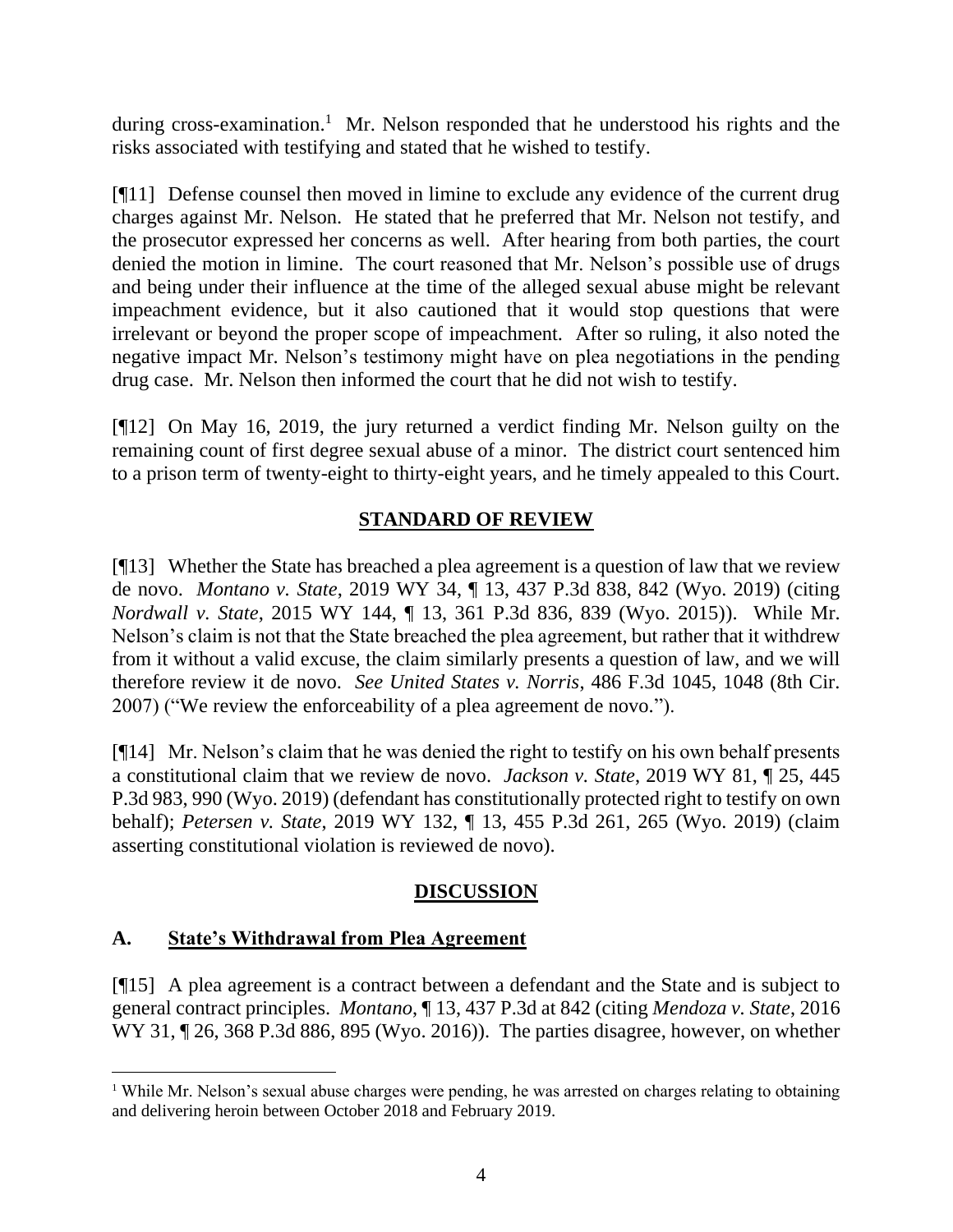a contract was formed in this instance. Mr. Nelson contends that the plea agreement contains an exchange of promises and is thus supported by the consideration required to form a contract. The State counters that plea agreements differ from other contracts in their formation, and that no consideration can be found until a defendant enters a guilty plea. We agree with the State.

[¶16] The elements of a contract are offer, acceptance, and consideration, and generally, as Mr. Nelson argues, consideration may consist of "an exchange of mutual promises, which promises impose a legal liability upon each promisor." *Mantle v. North Star Energy & Constr. LLC*, 2019 WY 29, ¶ 69, 437 P.3d 758, 784 (Wyo. 2019) (quoting *[Kindred](http://www.westlaw.com/Link/Document/FullText?findType=Y&serNum=2042872680&pubNum=0004645&originatingDoc=Iae9cf0c0452811e9bc469b767245e66a&refType=RP&fi=co_pp_sp_4645_1024&originationContext=document&vr=3.0&rs=cblt1.0&transitionType=DocumentItem&contextData=(sc.Keycite)#co_pp_sp_4645_1024)  Healthcare Operating, Inc. v. Boyd*[, 2017 WY 122, ¶ 42, 403 P.3d 1014, 1024-25 \(Wyo.](http://www.westlaw.com/Link/Document/FullText?findType=Y&serNum=2042872680&pubNum=0004645&originatingDoc=Iae9cf0c0452811e9bc469b767245e66a&refType=RP&fi=co_pp_sp_4645_1024&originationContext=document&vr=3.0&rs=cblt1.0&transitionType=DocumentItem&contextData=(sc.Keycite)#co_pp_sp_4645_1024)  [2017\)\)](http://www.westlaw.com/Link/Document/FullText?findType=Y&serNum=2042872680&pubNum=0004645&originatingDoc=Iae9cf0c0452811e9bc469b767245e66a&refType=RP&fi=co_pp_sp_4645_1024&originationContext=document&vr=3.0&rs=cblt1.0&transitionType=DocumentItem&contextData=(sc.Keycite)#co_pp_sp_4645_1024). In the case of plea agreements, however, the rule is different. It is the defendant's change of plea that supplies the consideration. *See Ford v. State*, 2003 WY 65, ¶ 10, 69 P.3d 407, 410 (Wyo. 2003) ("In [a Rule  $11(e)(1)(B)$ ] plea agreement the defendant provides consideration by pleading guilty."). Until that plea is entered, or the defendant otherwise relies on the agreement to his detriment, an enforceable contract does not exist.

> The prevailing doctrine is that "the State may withdraw from a plea bargain agreement at any time prior to, but not after, the actual entry of the guilty plea by the defendant or other action by him constituting detrimental reliance upon the agreement." Illustrative is *State v. Brockman*, where defendant's performance binding the prosecutor to the plea bargain consisted of giving a self-incriminating deposition, as bargained for by the prosecutor. "Providing information to government authorities, testifying for the government, confessing guilt, returning stolen property, making monetary restitution, failing to file a motion to have charges presented to a grand jury, submitting to a lie detector test and waiving certain procedural guarantees have all been held to constitute acts made in detrimental reliance upon a prosecutor's breached promises." But even such actions do not constitute reasonable reliance where the plea bargain was specifically conditioned on some future event which did not come to pass, and such actions do not foreclose pre-plea withdrawal in the event of defendant's breach.

5 Wayne R. LaFave et al., *Criminal Procedure* § 21.2(f) (4th ed. Dec. 2019 update) (footnotes omitted); *see also United States v. Novosel*, 481 F.3d 1288, 1293 (10th Cir. 2007) (per curiam) ("The Supreme Court has held that when a prosecutor withdraws a plea agreement before the defendant enters his plea, the defendant cannot specifically enforce it." (citing *Mabry v. Johnson*, 467 U.S. 504, 511, 104 S.Ct. 2543, 2548, 81 L.Ed.2d 437 (1984))); 1A Wright and Miller, *Federal Practice and Procedure Crim.* § 182 (5th ed. Apr.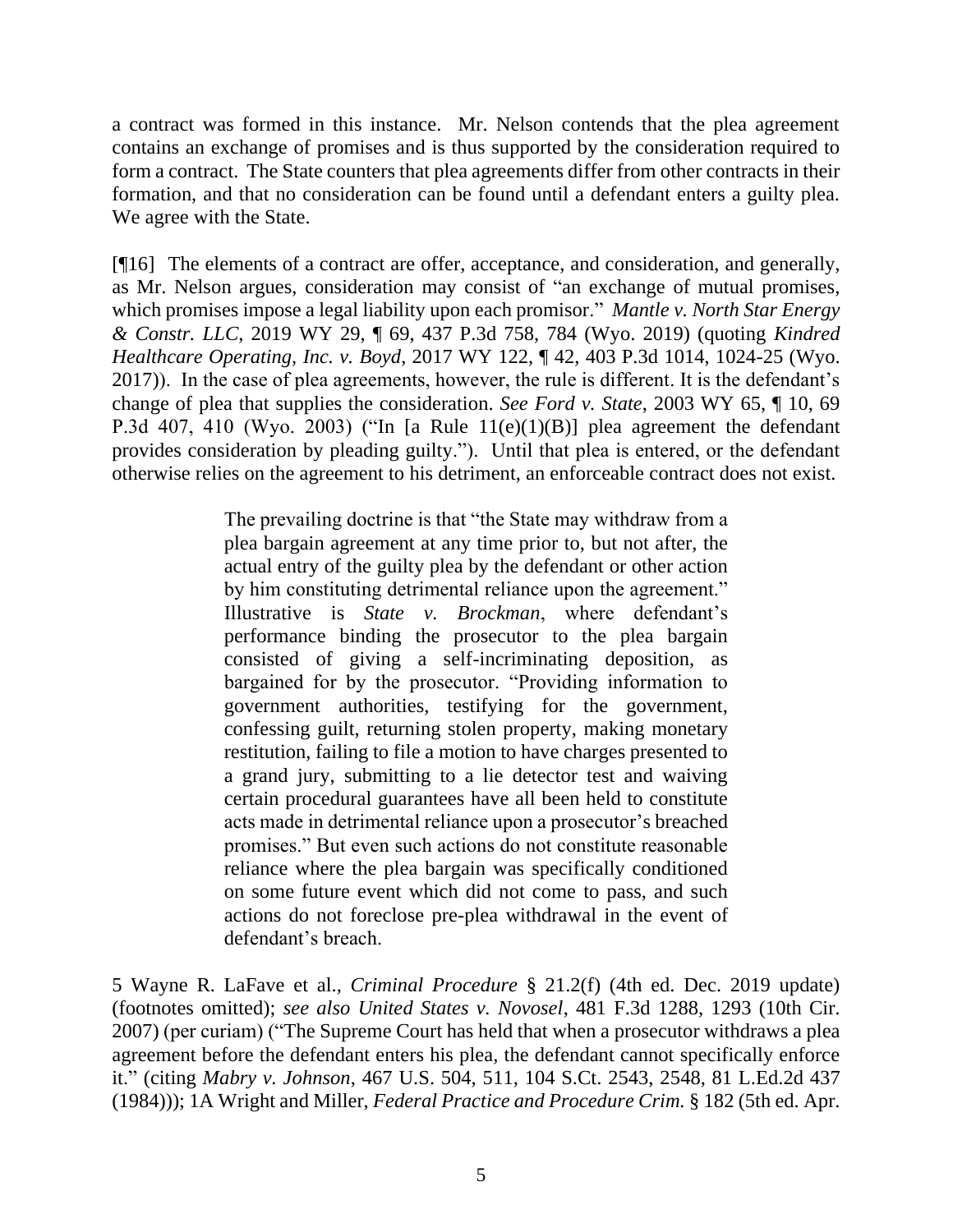2020 update) ("[U]ntil a defendant pleads guilty pursuant to the agreement, or otherwise detrimentally relies on the government's offer, a court may find that the prosecutor is free to withdraw the plea offer, even if defendant already accepted the deal." (footnote omitted)).

[¶17] The United States Supreme Court explained in *Mabry*:

A plea bargain standing alone is without constitutional significance; in itself it is a mere executory agreement which, until embodied in the judgment of a court, does not deprive an accused of liberty or any other constitutionally protected interest. It is the ensuing guilty plea that implicates the Constitution.

*Mabry*, 467 U.S. at 507-08, 104 S.Ct. at 2546 (footnote omitted).<sup>2</sup>

[¶18] The State withdrew from its plea agreement with Mr. Nelson before he acted on his promise to change his plea, and he has not otherwise asserted that he detrimentally relied on the agreement in the few days between when it was executed and the State withdrew from it. The plea agreement was therefore not an enforceable contract, and the district court did not err in granting the State's motion to withdraw from it.

(A) Agree not to prosecute other crimes or move for dismissal of other charges;

(C) Agree that a specific sentence is the appropriate disposition of this case.

 $2$  The rule that a plea agreement is not enforceable until the defendant pleads guilty pursuant to it, or otherwise detrimentally relies on it, is entirely consistent with the Wyoming Rules of Criminal Procedure. Rule 11(e), which governs plea agreements, provides in relevant part:

The attorney for the state and the attorney for the defendant or the defendant when acting pro se may engage in discussions with a view toward reaching an agreement that, *upon the entering of a plea of guilty or nolo contendere to a charged offense or to a lesser related offense*, the attorney for the state will do any of the following:

<sup>(</sup>B) Make a recommendation, or agree not to oppose the defendant's request, for a particular sentence, with the understanding that such recommendation or request shall not be binding upon the court; or

W.R.Cr.P. 11(e)(1) (emphasis added). By its plain terms, Rule 11 contemplates that the State's obligations under a plea agreement become due "upon the entering of a plea," and nothing under the rule precludes the State from withdrawing from an agreement before that point.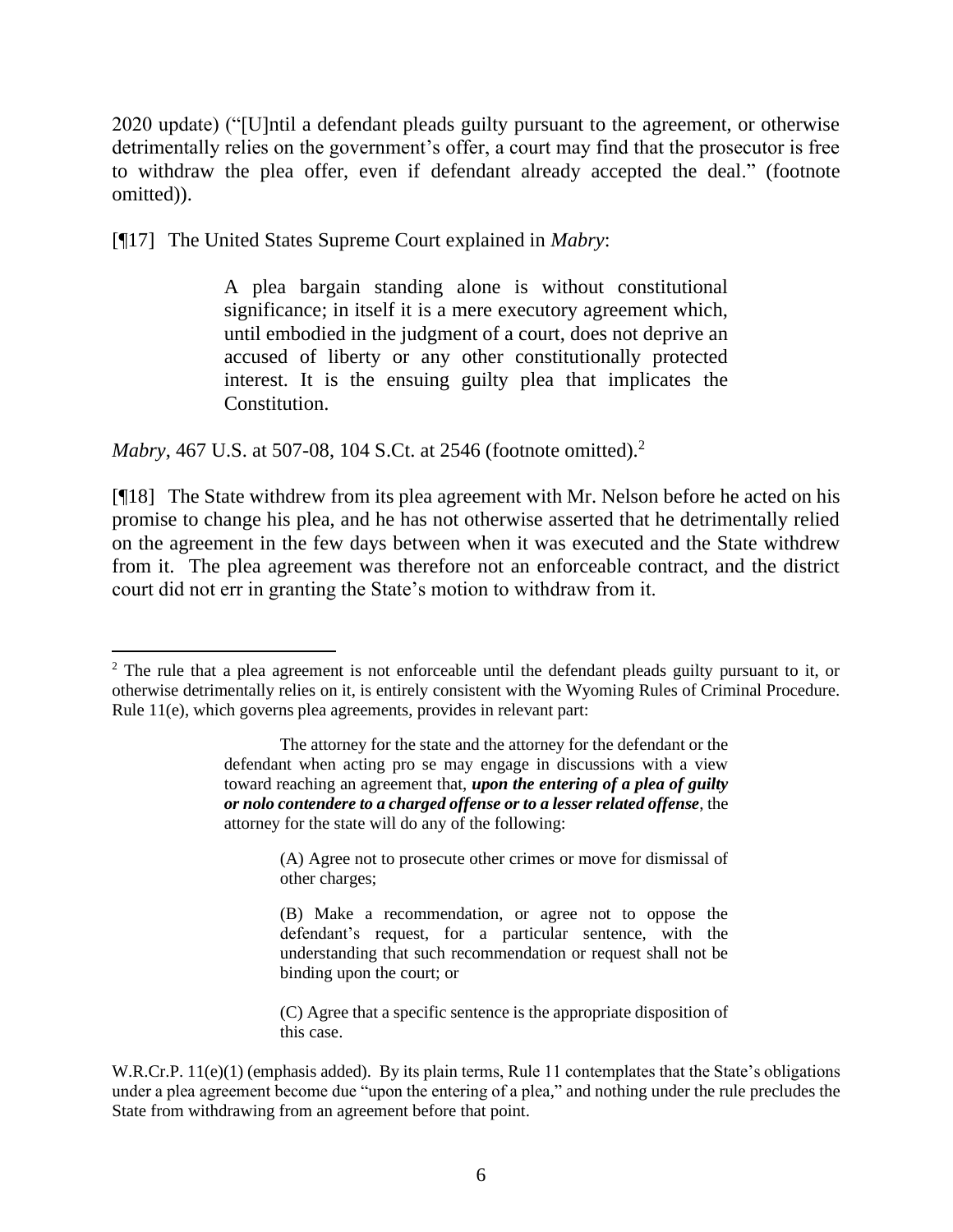### **B. Right to Testify**

[¶19] Mr. Nelson next contends that his right to testify was chilled by the combined effect of the district court's in limine ruling and comments by defense counsel and the prosecutor concerning the risks of testifying. We begin our discussion with the details of the court's ruling and the comments of counsel.

[¶20] After the State rested, defense counsel informed the court that it was his expectation that Mr. Nelson would testify. He asked the court to provide Mr. Nelson a proper advisement, which the court said it would do after the first two defense witnesses testified. When that time came, the court confirmed that Mr. Nelson still wished to testify and then advised him of the risks associated with that decision.

> THE COURT: ... If you take the stand and testify in a criminal case you can be asked, not just about this crime. You could be asked about anything; about your character, about any history, criminal or otherwise that might be from the view of the State and, of course, I'd have to approve it, impeachment. That means evidence that makes you less reliable, less believable. Incidents of your past, specific instances if they had to do with lying, and, of course in your case, more specifically, you're under a criminal charge for a felony drug case. I don't know if there's a way or an impeachment question that might be asked of you, but if you're asked, you have to answer. You can't plead the Fifth as to some things, that's assert your right and not assert your right about others.

> That, of course, is a significant risk to you. I'm not saying these things to talk you into or out of testifying. It's just that because of the risks. You have to know these things. And I have to be convinced, or at least to meet my obligations I have to be sure that you understand the risks.

> Do you understand the risks I've described and what will happen if you are treated as any other witness in this case?

THE DEFENDANT: I do.

THE COURT: And with those risks in mind is your decision to testify or not testify?

THE DEFENDANT: To testify.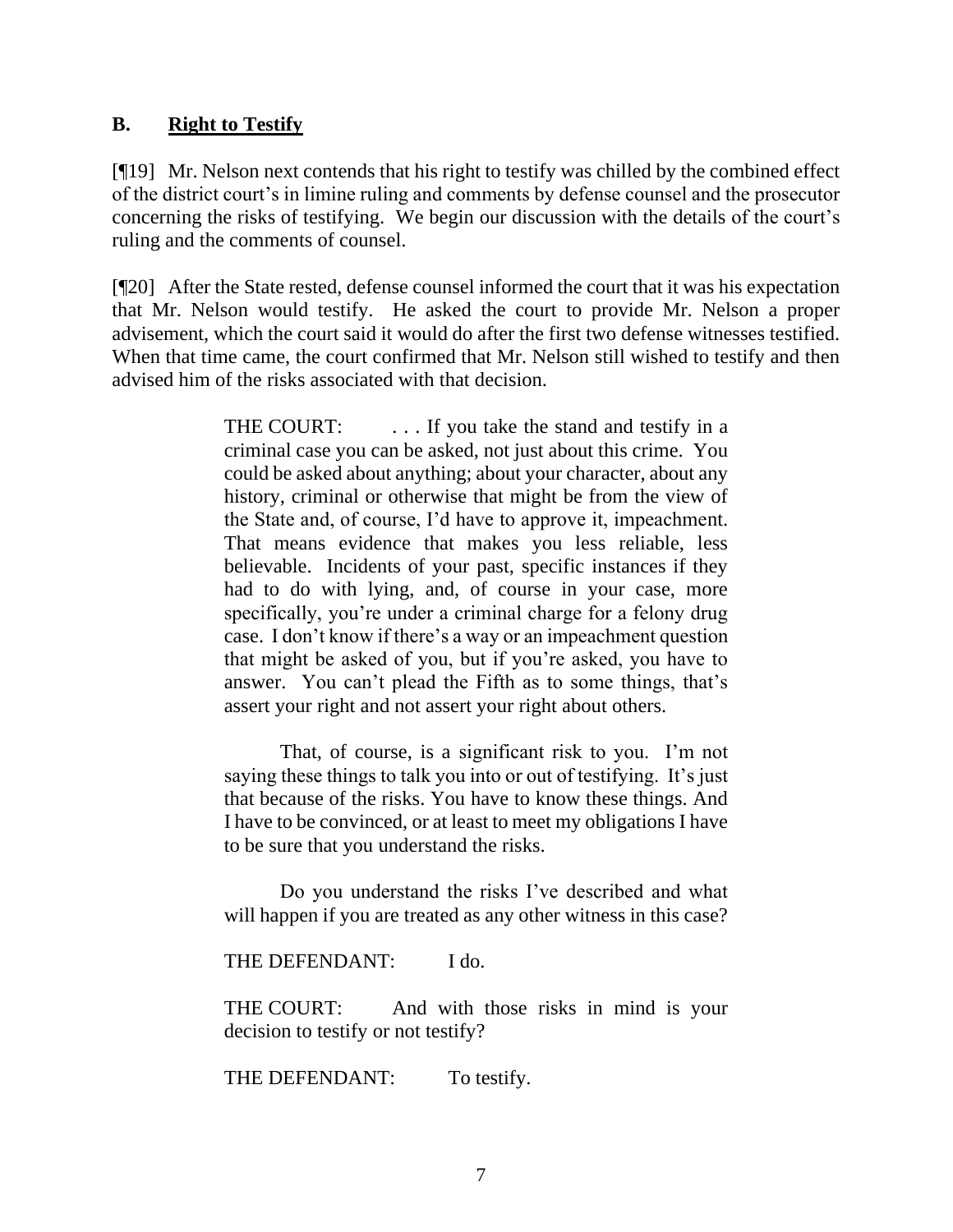[¶21] Defense counsel then moved in limine for the exclusion of any evidence concerning the drug charges pending against Mr. Nelson. The district court responded with the following exchange:

> THE COURT: ... My admonition to him and his answer and included the warning, and it was only a possibility, but the possibility of that. Are you saying that based on the in limine ruling you're asking me to make, he may change his mind?

#### \* \* \* \*

. . . I mean, it's okay if that's – if it's a condition, but let's get by it. Is it a condition of his – It didn't sound to me like his waiver of his right was conditional on anything, including the charge, the unconvicted matter, the charge of the crime.

[DEFENSE COUNSEL]: That's right. That is correct, your Honor.

THE COURT: All right.

[DEFENSE COUNSEL]: And so because he may have to, he just may \* \* \* have to invoke his Fifth Amendment right, I can't put him on the stand.

THE COURT: I understand. He's waiving and you don't want him to?

[DEFENSE COUNSEL]: I don't want him to testify.

THE COURT: All right. Take a seat for a moment, maybe visit with your client. Those are not  $-$  of course, it's his right, not yours, and I may have to go back to you.

[¶22] The district court next asked the prosecutor whether and how the State intended to use the pending charges in cross-examination.

> THE COURT: I might not be completely understanding. What about that charge would be different than any other pending criminal charge that you could ask him about it? Being charged is irrelevant till somebody convicts you. I mean what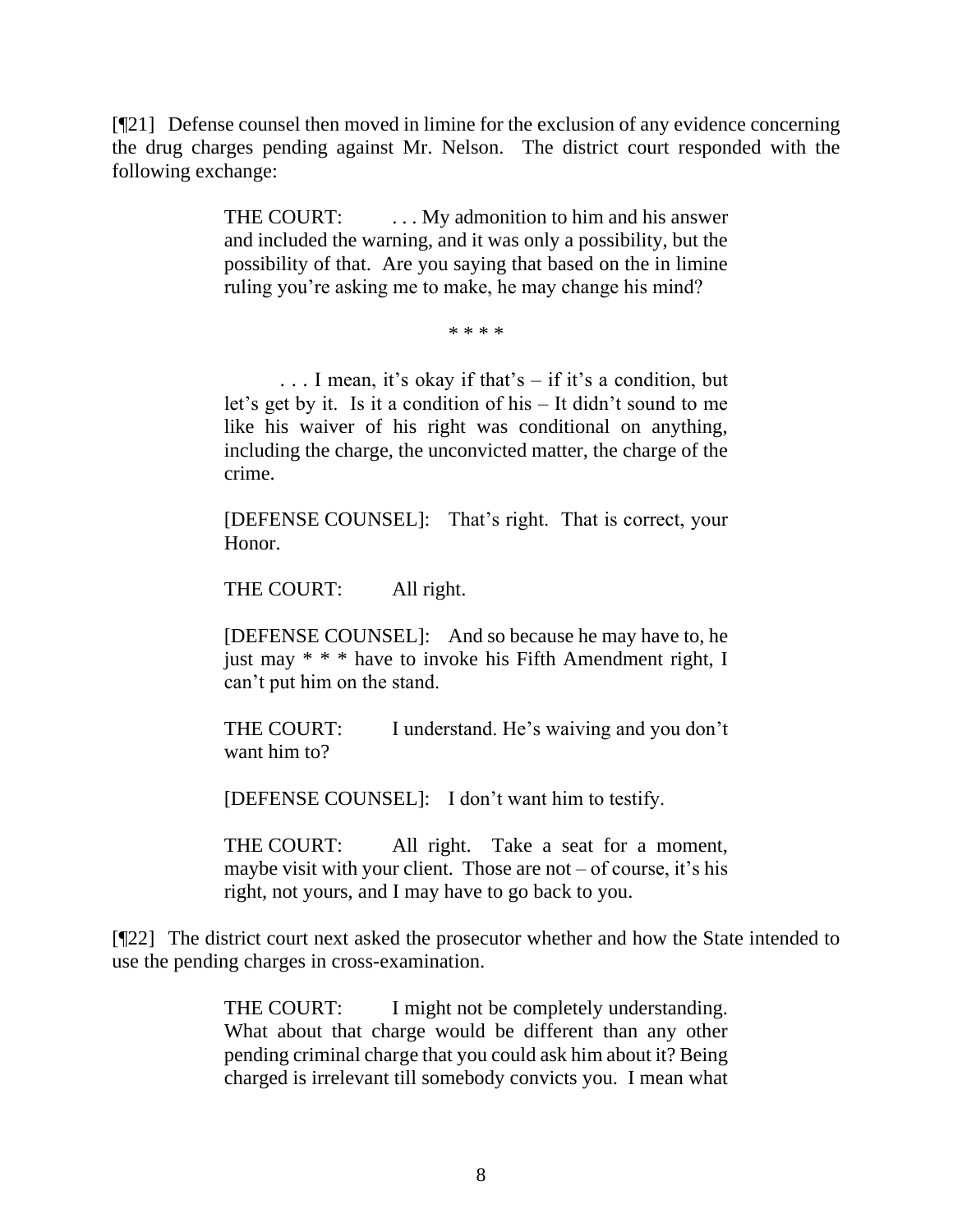are the underlying facts of that case that would lead me to be – to allow such a question?

[PROSECUTOR]: Thank you for the inquiry, Your Honor. If I might make an offer of proof.

THE COURT: Let's do it that way. Go ahead.

[PROSECUTOR]: Mr. Nelson's case is part of a larger drug conspiracy investigation conducted by the Division of Criminal Investigation. It included wire taps, photographs, confidential sources, confidential informants, controlled buys. And when Mr. Nelson was arrested as a part of a series of arrests connected to the conspiracy, he made a full and complete confession. And in that statement he admitted to all of the conduct with which he was charged, and then volunteered other information regarding uncharged conduct but also related to drug activity.

THE COURT: His own?

[PROSECUTOR]: Correct.

THE COURT: Of all you've just said, I suppose, any witness has to own up to drug use at or about the time of this event. Did it surround this event?

[PROSECUTOR]: Your Honor, it did. It would have included the time that he was on bond in this case.

THE COURT: And on bond in this case?

[PROSECUTOR]: Yes, sir, and pending trial.

THE COURT: Anything else about the uncharged conduct that you might ask before I rule?

[PROSECUTOR]: Your Honor, I do think it is extremely concerning that Mr. Nelson would subject himself to crossexamination regarding the drug case which is being prosecuted by my office.

\* \* \* \*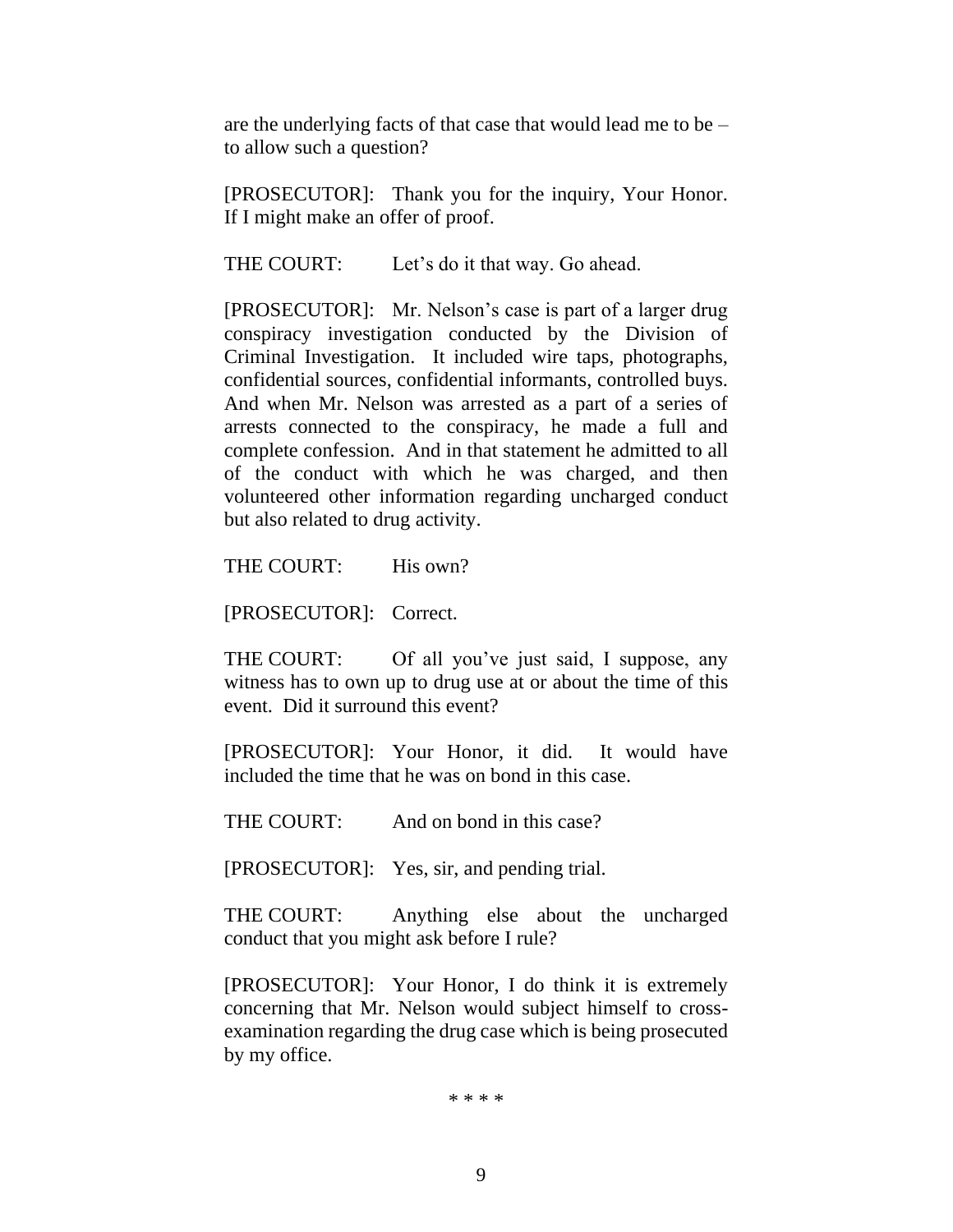THE COURT: All right. Okay. So first I'm going to rule on the in limine. If that requires further conversation with your client, you may have it.

The motion in limine has to be denied. I probably would, as irrelevant or beyond the scope of impeachment, stop questions maybe on some parts of that uncharged conduct, but conspiracy notions or statements made by other people, you know, that probably goes too far, but he's utilizing drugs and engaging in – utilizing and/or selling drugs at a time where this incident occurred, overlapping this incident, and apparently overlapping the charging date. I think any witness can and has to be asked that at or about the time of the event, at or about the time you testify, whether you're under the influence counts, and it's valid impeachment.

 $So$  – and I'm not saying I'd allow all of it. As you've indicated, uncharged conduct; confessions, that might be in the form of a question, but I'm concerned that I can't stop it, [defense counsel]. Knowing I can't stop it, I've been told previously that neither [SAL's mother] nor your client have a deal in the felony criminal case. Is that the case?

[DEFENSE COUNSEL]: No, Your Honor, not under the current cases, not yet.

\* \* \* \*

THE COURT: So his additional risk is that if he makes some under oath admission here on top of the other admissions he made, they're going to have very little reason to deal with him. Potentially could affect those?

[DEFENSE COUNSEL]: Yes, Your Honor.

THE COURT: All right. You need a minute to converse with your client about whether he continues to wish to testify?

[DEFENSE COUNSEL]: I don't think we need further conversation, Your Honor. The defendant may just say one thing.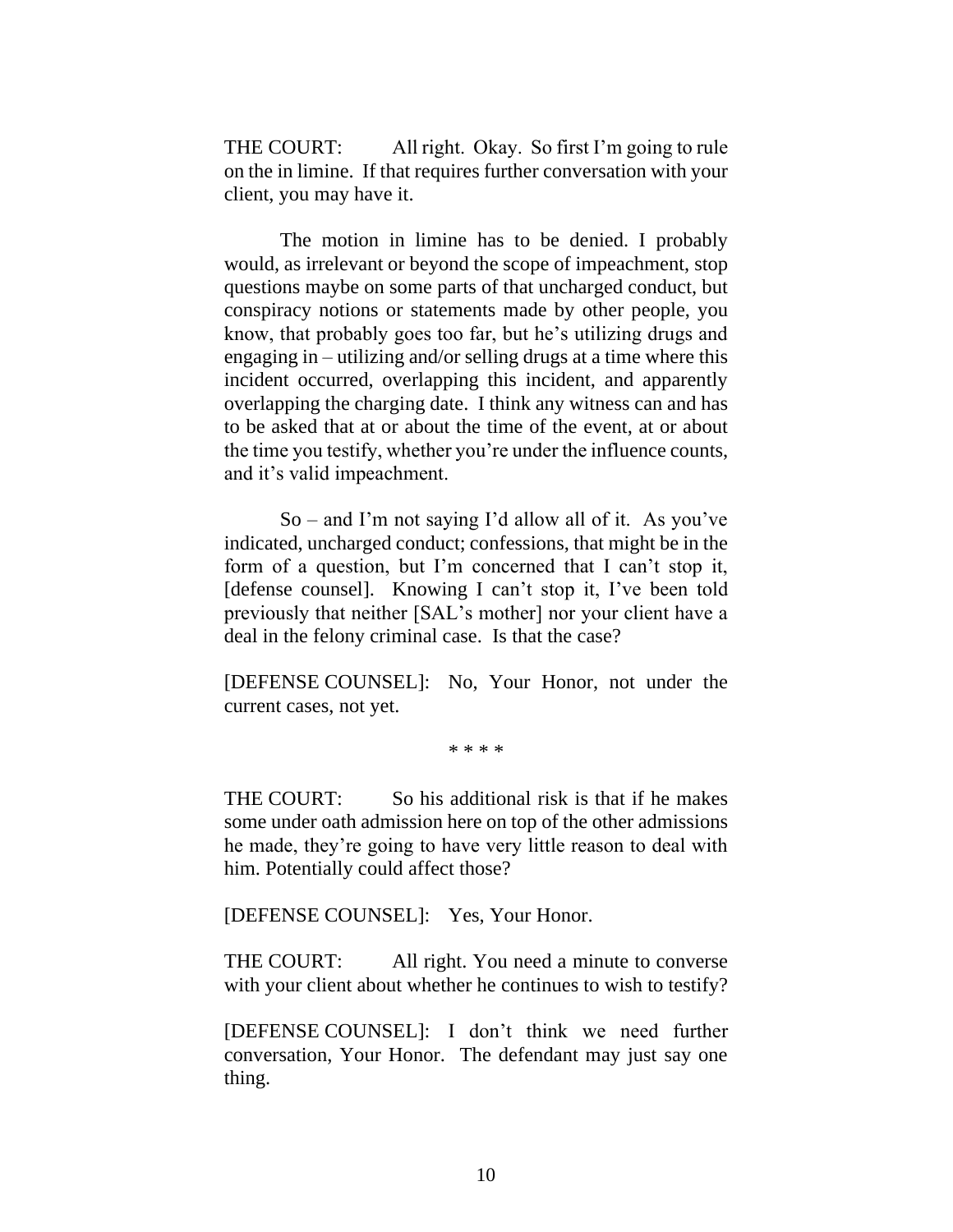THE COURT: Go ahead, Mr. Nelson. The question still remains, although I thought we were done, we're not done. The question still remains, whether you wish to take the risks associated with testifying? Do you?

THE DEFENDANT: I do not wish to testify.

THE COURT: You understand it was your right to testify. I've explained what could happen if you did. You know the protections, and you've done so voluntarily, made this decision; is that correct?

THE DEFENDANT: Yes, Your Honor.

[¶23] In keeping with his final answer, Mr. Nelson did not testify. He now contends that the district court erred in denying his motion in limine, and that that erroneous ruling, combined with the comments of defense counsel and the prosecutor, had a chilling effect on the exercise of his right to testify and effectively denied him that right. The State argues that Mr. Nelson did not preserve his challenge to the motion in limine because he did not testify and that he has not otherwise asserted a cognizable claim that his right to testify was denied. We again agree with the State.

[¶24] We have held that "if an accused does not testify, he does not preserve the issue of the propriety of a ruling on his motion in limine for appeal." *Sadler v. State*, 2016 WY 56, ¶ 13, 375 P.3d 728, 732 (Wyo. 2016) (quoting *Vaupel v. State*[, 708 P.2d 1248, 1250 \(Wyo.](http://www.westlaw.com/Link/Document/FullText?findType=Y&serNum=1985156817&pubNum=0000661&originatingDoc=Ideae43502c7f11e68cefc52a15cd8e9f&refType=RP&fi=co_pp_sp_661_1250&originationContext=document&vr=3.0&rs=cblt1.0&transitionType=DocumentItem&contextData=(sc.UserEnteredCitation)#co_pp_sp_661_1250)  [1985\)\)](http://www.westlaw.com/Link/Document/FullText?findType=Y&serNum=1985156817&pubNum=0000661&originatingDoc=Ideae43502c7f11e68cefc52a15cd8e9f&refType=RP&fi=co_pp_sp_661_1250&originationContext=document&vr=3.0&rs=cblt1.0&transitionType=DocumentItem&contextData=(sc.UserEnteredCitation)#co_pp_sp_661_1250); *see also Tennant v. State*[, 786 P.2d 339, 342 \(Wyo. 1990\).](http://www.westlaw.com/Link/Document/FullText?findType=Y&serNum=1990024032&pubNum=0000661&originatingDoc=Ideae43502c7f11e68cefc52a15cd8e9f&refType=RP&fi=co_pp_sp_661_342&originationContext=document&vr=3.0&rs=cblt1.0&transitionType=DocumentItem&contextData=(sc.UserEnteredCitation)#co_pp_sp_661_342) In *Sadler*, we explained the origin of this rule.

> The *[Vaupel](http://www.westlaw.com/Link/Document/FullText?findType=Y&serNum=1985156817&pubNum=0000661&originatingDoc=Ideae43502c7f11e68cefc52a15cd8e9f&refType=RP&originationContext=document&vr=3.0&rs=cblt1.0&transitionType=DocumentItem&contextData=(sc.UserEnteredCitation))* decision relied upon *[Luce v. United States](http://www.westlaw.com/Link/Document/FullText?findType=Y&serNum=1984158607&pubNum=0000708&originatingDoc=Ideae43502c7f11e68cefc52a15cd8e9f&refType=RP&originationContext=document&vr=3.0&rs=cblt1.0&transitionType=DocumentItem&contextData=(sc.UserEnteredCitation))*, [469 U.S. 38, 105 S.Ct. 460, 83 L.Ed.2d 443 \(1984\).](http://www.westlaw.com/Link/Document/FullText?findType=Y&serNum=1984158607&pubNum=0000708&originatingDoc=Ideae43502c7f11e68cefc52a15cd8e9f&refType=RP&originationContext=document&vr=3.0&rs=cblt1.0&transitionType=DocumentItem&contextData=(sc.UserEnteredCitation)) In *[Luce](http://www.westlaw.com/Link/Document/FullText?findType=Y&serNum=1984158607&pubNum=0000708&originatingDoc=Ideae43502c7f11e68cefc52a15cd8e9f&refType=RP&originationContext=document&vr=3.0&rs=cblt1.0&transitionType=DocumentItem&contextData=(sc.UserEnteredCitation))*, the district court ruled that the defendant's prior conviction would be admissible to impeach him under [F.R.E. 609\(a\).](http://www.westlaw.com/Link/Document/FullText?findType=L&pubNum=1000607&cite=USFRER609&originatingDoc=Ideae43502c7f11e68cefc52a15cd8e9f&refType=LQ&originationContext=document&vr=3.0&rs=cblt1.0&transitionType=DocumentItem&contextData=(sc.UserEnteredCitation)) *[Id](http://www.westlaw.com/Link/Document/FullText?findType=Y&serNum=1984158607&pubNum=0000708&originatingDoc=Ideae43502c7f11e68cefc52a15cd8e9f&refType=RP&fi=co_pp_sp_708_462&originationContext=document&vr=3.0&rs=cblt1.0&transitionType=DocumentItem&contextData=(sc.UserEnteredCitation)#co_pp_sp_708_462)*. [at 39-40, 105 S.Ct. at 462.](http://www.westlaw.com/Link/Document/FullText?findType=Y&serNum=1984158607&pubNum=0000708&originatingDoc=Ideae43502c7f11e68cefc52a15cd8e9f&refType=RP&fi=co_pp_sp_708_462&originationContext=document&vr=3.0&rs=cblt1.0&transitionType=DocumentItem&contextData=(sc.UserEnteredCitation)#co_pp_sp_708_462) The defendant elected not to testify and the jury returned guilty verdicts. *Id*[. at 40, 105 S.Ct. at 462.](http://www.westlaw.com/Link/Document/FullText?findType=Y&serNum=1984158607&pubNum=0000708&originatingDoc=Ideae43502c7f11e68cefc52a15cd8e9f&refType=RP&fi=co_pp_sp_708_462&originationContext=document&vr=3.0&rs=cblt1.0&transitionType=DocumentItem&contextData=(sc.UserEnteredCitation)#co_pp_sp_708_462) The United States Supreme Court held that "to raise and preserve for review the claim of improper impeachment with a prior conviction, a defendant must testify." *Id*[. at 43, 105 S.Ct.](http://www.westlaw.com/Link/Document/FullText?findType=Y&serNum=1984158607&pubNum=0000708&originatingDoc=Ideae43502c7f11e68cefc52a15cd8e9f&refType=RP&fi=co_pp_sp_708_464&originationContext=document&vr=3.0&rs=cblt1.0&transitionType=DocumentItem&contextData=(sc.UserEnteredCitation)#co_pp_sp_708_464) [at 464.](http://www.westlaw.com/Link/Document/FullText?findType=Y&serNum=1984158607&pubNum=0000708&originatingDoc=Ideae43502c7f11e68cefc52a15cd8e9f&refType=RP&fi=co_pp_sp_708_464&originationContext=document&vr=3.0&rs=cblt1.0&transitionType=DocumentItem&contextData=(sc.UserEnteredCitation)#co_pp_sp_708_464)

> The *[Luce](http://www.westlaw.com/Link/Document/FullText?findType=Y&serNum=1984158607&pubNum=0000708&originatingDoc=Ideae43502c7f11e68cefc52a15cd8e9f&refType=RP&originationContext=document&vr=3.0&rs=cblt1.0&transitionType=DocumentItem&contextData=(sc.UserEnteredCitation))* court set forth several reasons for its conclusion. First, [Rule 609\(a\)](http://www.westlaw.com/Link/Document/FullText?findType=L&pubNum=1000607&cite=USFRER609&originatingDoc=Ideae43502c7f11e68cefc52a15cd8e9f&refType=LQ&originationContext=document&vr=3.0&rs=cblt1.0&transitionType=DocumentItem&contextData=(sc.UserEnteredCitation)) directs the court to weigh the probative value of a prior conviction against its prejudice to the defendant. "To perform this balancing, the court must know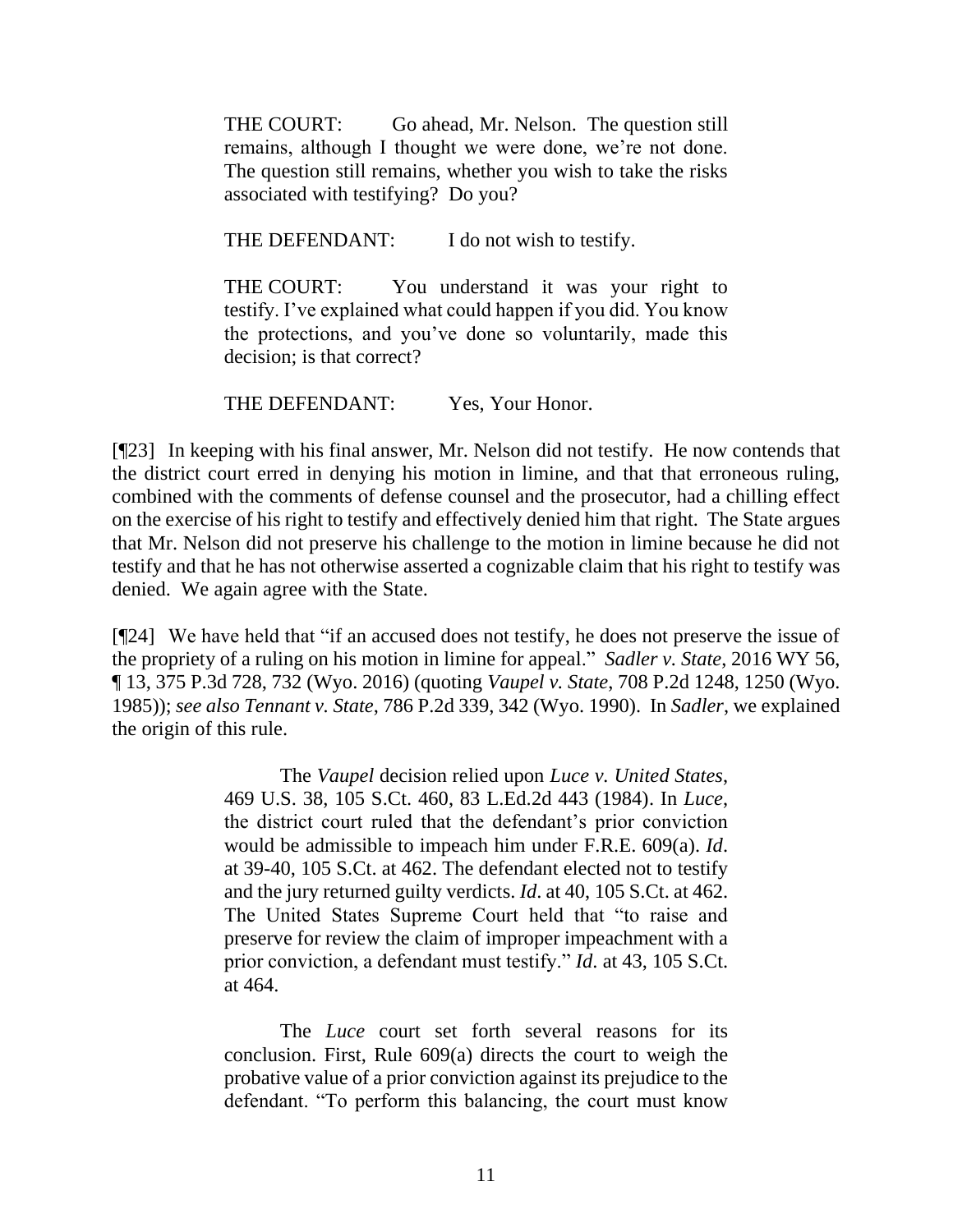the precise nature of the defendant's testimony, which is unknowable when, as here, the defendant does not testify." *[Id](http://www.westlaw.com/Link/Document/FullText?findType=Y&serNum=1984158607&pubNum=0000708&originatingDoc=Ideae43502c7f11e68cefc52a15cd8e9f&refType=RP&fi=co_pp_sp_708_463&originationContext=document&vr=3.0&rs=cblt1.0&transitionType=DocumentItem&contextData=(sc.UserEnteredCitation)#co_pp_sp_708_463)*. [at 41, 105 S.Ct. at 463.](http://www.westlaw.com/Link/Document/FullText?findType=Y&serNum=1984158607&pubNum=0000708&originatingDoc=Ideae43502c7f11e68cefc52a15cd8e9f&refType=RP&fi=co_pp_sp_708_463&originationContext=document&vr=3.0&rs=cblt1.0&transitionType=DocumentItem&contextData=(sc.UserEnteredCitation)#co_pp_sp_708_463) Second, "[a]ny possible harm flowing from a district court's in limine ruling permitting impeachment by a prior conviction is wholly speculative" when the defendant does not testify. *[Id](http://www.westlaw.com/Link/Document/FullText?findType=Y&serNum=1984158607&pubNum=0000780&originatingDoc=Ideae43502c7f11e68cefc52a15cd8e9f&refType=RP&originationContext=document&vr=3.0&rs=cblt1.0&transitionType=DocumentItem&contextData=(sc.UserEnteredCitation))*. That is because a preliminary ruling as to the admissibility of [Rule 609](http://www.westlaw.com/Link/Document/FullText?findType=L&pubNum=1000607&cite=USFRER609&originatingDoc=Ideae43502c7f11e68cefc52a15cd8e9f&refType=LQ&originationContext=document&vr=3.0&rs=cblt1.0&transitionType=DocumentItem&contextData=(sc.UserEnteredCitation)) evidence is "subject to change when the case unfolds, particularly if the actual testimony differs" from what was anticipated or offered by way of proffer by the defendant. *[Id](http://www.westlaw.com/Link/Document/FullText?findType=Y&serNum=1984158607&pubNum=0000780&originatingDoc=Ideae43502c7f11e68cefc52a15cd8e9f&refType=RP&originationContext=document&vr=3.0&rs=cblt1.0&transitionType=DocumentItem&contextData=(sc.UserEnteredCitation))*. Moreover, a district judge is free to alter a previous in limine ruling in its exercise of sound discretion. *Id*[. at 41–42, 105 S.Ct. at 463.](http://www.westlaw.com/Link/Document/FullText?findType=Y&serNum=1984158607&pubNum=0000708&originatingDoc=Ideae43502c7f11e68cefc52a15cd8e9f&refType=RP&fi=co_pp_sp_708_463&originationContext=document&vr=3.0&rs=cblt1.0&transitionType=DocumentItem&contextData=(sc.UserEnteredCitation)#co_pp_sp_708_463) Third, when the defendant chooses not to testify, there is no way for the reviewing court to know whether the government would have sought to impeach the defendant with the prior conviction. *[Id](http://www.westlaw.com/Link/Document/FullText?findType=Y&serNum=1984158607&pubNum=0000708&originatingDoc=Ideae43502c7f11e68cefc52a15cd8e9f&refType=RP&fi=co_pp_sp_708_463&originationContext=document&vr=3.0&rs=cblt1.0&transitionType=DocumentItem&contextData=(sc.UserEnteredCitation)#co_pp_sp_708_463)*. [at 42, 105 S.Ct. at 463.](http://www.westlaw.com/Link/Document/FullText?findType=Y&serNum=1984158607&pubNum=0000708&originatingDoc=Ideae43502c7f11e68cefc52a15cd8e9f&refType=RP&fi=co_pp_sp_708_463&originationContext=document&vr=3.0&rs=cblt1.0&transitionType=DocumentItem&contextData=(sc.UserEnteredCitation)#co_pp_sp_708_463) "If, for example, the Government's case is strong, and the defendant is subject to impeachment by other means, a prosecutor might elect not to use an arguably inadmissible prior conviction." *[Id](http://www.westlaw.com/Link/Document/FullText?findType=Y&serNum=1984158607&pubNum=0000780&originatingDoc=Ideae43502c7f11e68cefc52a15cd8e9f&refType=RP&originationContext=document&vr=3.0&rs=cblt1.0&transitionType=DocumentItem&contextData=(sc.UserEnteredCitation))*. Fourth, "[b]ecause an accused's decision whether to testify seldom turns on the resolution of one factor, a reviewing court cannot assume that the adverse ruling motivated a defendant's decision not to testify." *[Id](http://www.westlaw.com/Link/Document/FullText?findType=Y&serNum=1984158607&pubNum=0000780&originatingDoc=Ideae43502c7f11e68cefc52a15cd8e9f&refType=RP&originationContext=document&vr=3.0&rs=cblt1.0&transitionType=DocumentItem&contextData=(sc.UserEnteredCitation))*. (citation and internal quotation marks omitted). And, finally, "[e]ven if these difficulties could be surmounted, the reviewing court would still face the question of harmless error. . . . [T]he appellate court could not logically term 'harmless' an error that presumptively kept the defendant from testifying." *Id*[. at 42, 105 S.Ct. at 463–64.](http://www.westlaw.com/Link/Document/FullText?findType=Y&serNum=1984158607&pubNum=0000708&originatingDoc=Ideae43502c7f11e68cefc52a15cd8e9f&refType=RP&fi=co_pp_sp_708_463&originationContext=document&vr=3.0&rs=cblt1.0&transitionType=DocumentItem&contextData=(sc.UserEnteredCitation)#co_pp_sp_708_463)

*Sadler*, ¶¶ 9-10, 375 P.3d at 730-31.<sup>3</sup>

<sup>&</sup>lt;sup>3</sup> In *Sadler* and *Vaupel*, the evidence at issue concerned prior convictions that the State intended to use for impeachment under W.R.E. 609, and thus presented the same issues of evaluating admissibility in a vacuum that the Supreme Court cited in *Luce*. *Sadler*, ¶ 2, 375 P.3d at 728; *Vaupel*[, 708 P.2d at 1248.](http://www.westlaw.com/Link/Document/FullText?findType=Y&serNum=1985156817&pubNum=0000661&originatingDoc=Ideae43502c7f11e68cefc52a15cd8e9f&refType=RP&fi=co_pp_sp_661_1248&originationContext=document&vr=3.0&rs=cblt1.0&transitionType=DocumentItem&contextData=(sc.UserEnteredCitation)#co_pp_sp_661_1248) In *Tennant*, the Court extended *Luce* and *Vaupel* to Rule 404(b) evidence, reasoning that without the defendant's testimony it could not evaluate the relevance and prejudicial impact of the impeachment evidence. *Tennant*, 786 P.2d at 342. In this case, the admissibility of the evidence would likely have been tested under Rules 401-403. *See Gist v. State*, 766 P.2d 1149, 1151-52 (Wyo. 1988) (evidence of witness' drug use during crime admissible under Rules 401-403 to show impaired perception); *Blumhagen v. State*, 11 P.3d 889, 893 (Wyo. 2000) ("A witness' use of drugs while she is testifying or during the events about which she is testifying may, of course, be presented to the jury because the drug use could have affected the witness' observations or statements."). Like Rules 609 and 404(b), Rules 401-403 require a weighing of relevance and prejudice that is impossible to perform without knowing "the precise nature of the defendant's testimony." *Sadler*, ¶ 10, 375 P.3d at 731 (quoting *Luce*, 469 U.S. at 41, 105 S.Ct. at 463). Our rule from this line of cases therefore applies under these circumstances.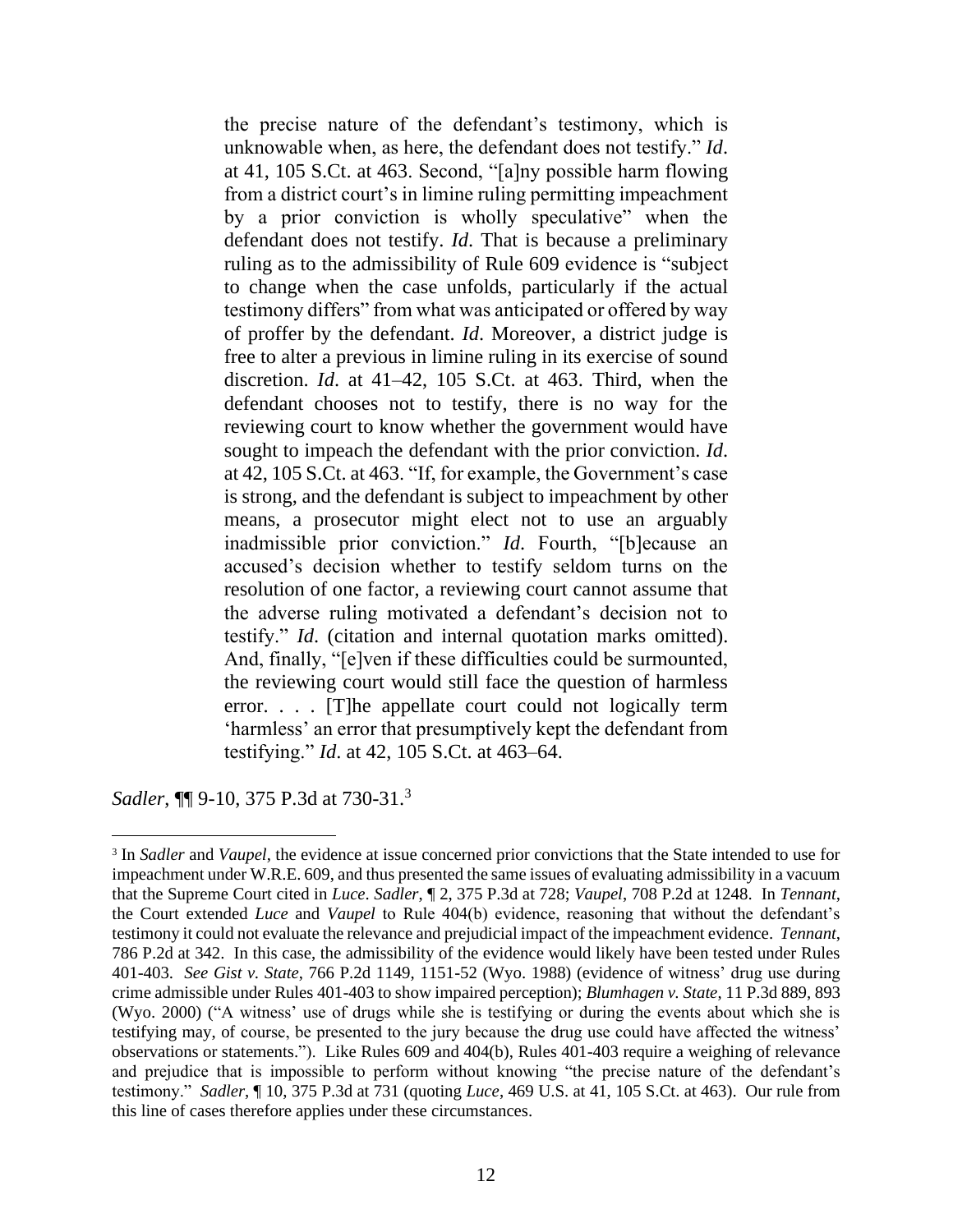[¶25] Mr. Nelson acknowledges our holdings in *Sadler*, *Tennant*, and *Vaupel,* but contends his claim is different because of the combined chilling effect of the in limine ruling and the comments of defense counsel and the prosecutor. This attempt to sidestep *Sadler* and its predecessors cannot succeed, however, because Mr. Nelson still asks us to review an in limine ruling in a vacuum. Without his testimony, we have no way of gauging the relevance and prejudicial impact of the prosecutor's use of the drug charges for impeachment or even if the prosecutor would have used them in cross-examination. Moreover, while the district court denied the motion in limine, it also made it clear that it would limit how the information relating to the drug charges would be used and would rule on those objections during Mr. Nelson's testimony. We therefore cannot know what questions or evidence the court would have permitted and where it would have drawn those lines. Under these circumstances, it is impossible to find that the court's ruling chilled Mr. Nelson's exercise of his right to testify. *See Sadler*, ¶ 13, 375 P.3d at 732 (rejecting defendant's argument that in limine ruling "was incorrect and served to chill his ability to testify on his own behalf").

[¶26] We likewise reject Mr. Nelson's suggestion that the comments of defense counsel and the prosecutor chilled the exercise of his right to testify. The comments expressed concern regarding the risks of Mr. Nelson's choice to testify, and it is not improper to ask a defendant to consider those risks when making his decision whether to testify.

> "It has long been held that a defendant who takes the stand in his own behalf cannot then claim the privilege against crossexamination on matters reasonably related to the subject matter of his direct examination.... It is not thought overly harsh in such situations to require that the determination whether to waive the privilege take into account the matters which may be brought out on cross-examination. It is also generally recognized that a defendant who takes the stand in his own behalf may be impeached by proof of prior convictions or the like.... Again, it is not thought inconsistent with the enlightened administration of criminal justice to require the defendant to weigh such pros and cons in deciding whether to testify."

*Ohler v. United States*, 529 U.S. 753, 759-60, 120 S.Ct. 1851, 1855, 146 L.Ed.2d 826 (2000) (quoting *McGautha v. California*, 402 U.S. 183, 215, 91 S.Ct. 1454, 28 L.Ed.2d 711 (1971)); *see also Mebane v. State*, 2012 WY 43, ¶ 12, 272 P.3d 327, 329 (Wyo. 2012) ("[T]rial courts should inquire of a defendant if he understands his right to testify or not to testify and that his choice is *knowingly* and voluntarily made." (emphasis added)); *Guy v. State*, 2008 WY 56, ¶ 27, 184 P.3d 687, 696 (Wyo. 2008) (acknowledging that ultimate decision whether to testify is defendant's but agreeing with district court that "good defense